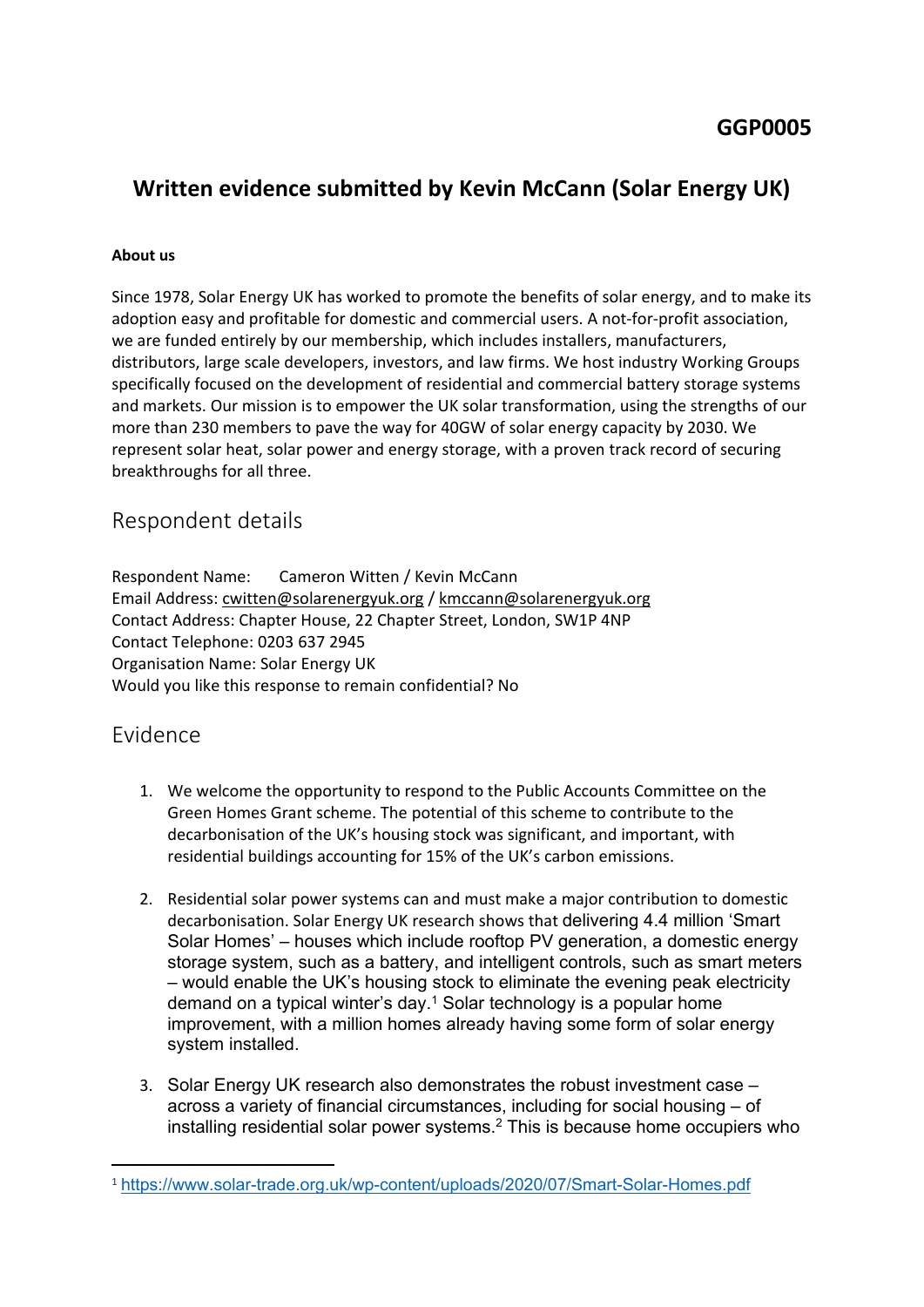self-consume electricity they produce onsite avoid the cost of importing grid electricity, which is significantly more expensive. They can also receive payments for selling surplus electricity back to the grid, under the Smart Export Guarantee.

- 4. Solar thermal generation and storage technologies are also an effective and reliable way to contribute to water and space heating. This is a key area of innovation, with a number of emerging technologies such as infrared home heating coming to market.
- 5. Consumer interest in rooftop power and heat technologies is high, and increasing. Figures from the Microgeneration Certification Scheme show consistent growth in residential-scale rooftop solar PV installations, and solar thermal was a highly popular measure under the Green Homes Grant, accounting for nearly 14% of all measures installed.
- 6. Furthermore, the environmental and financial benefits of solar heat and power will only increase as the electrification of heat and transport gathers pace. Electrification is a key part of the Government's decarbonisation strategy. However, the transition to electric heat and transport must be carefully managed to ensure that it does not make homes less affordable. This would pose a risk to public acceptance of the need for decarbonisation, particularly. A key mitigation to this is self-consumption and storage of heat and power generated onsite, by buildings equipped with solar PV, solar thermal, and heat and energy storage and zero-carbon technologies.
- 7. For all these reasons, we therefore continue to support the principle of a grant scheme to support the retrofit of homes in England, and across the UK.
- 8. However, the design, implementation and subsequent early closure of the Green Homes Grant voucher scheme for homeowners were a source of immense frustration for the solar and energy storage industries. Solar Energy UK flagged concerns to BEIS in private, and later in public, relating to key problems with the scheme. We outline three of these below.
- 9. First, the short-term design of the scheme. Our understanding is that the scheme was initially conceived in part to stimulate the economy as part of the Government's package of measures to respond to the Covid-19 pandemic. Funding for measures was intended to last for an initial period of only six months.
- 10. In the context of a policy that would provide a major stimulus for demand by providing direct grant funding for homeowners – this was always likely to mean a very high volume of sales leads would be generated through the scheme.
- 11. However, the extremely short duration of the initial version of the scheme sought to spend £2 billion in six months. This timeframe for scale-up was a major challenge for many businesses. It meant that installers had only a tiny window in which to identify, recruit and train staff to handle customer inquiries – all of which need home visits, assessments, quoting and client support – and project installations. This was in the

<sup>2</sup> Forthcoming (October 2021).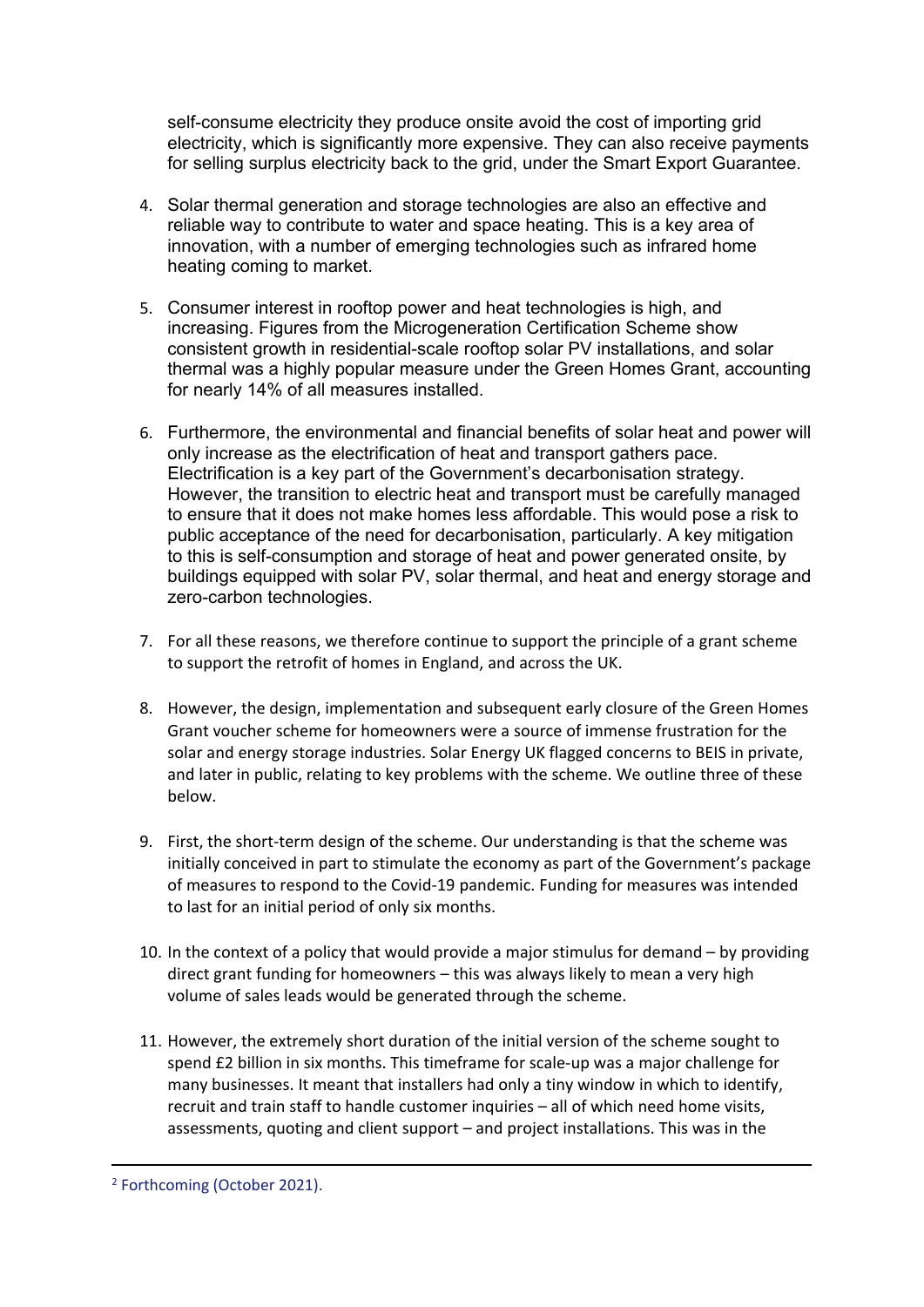knowledge that many sales during the scheme's duration were likely to be as a result of the scheme (and hence they would have to be able to engage with it), but also that demand might cease very abruptly once the scheme finished, so leaving installers with more staff than were necessary or they could afford.

- 12. Solar Energy UK welcomed the extension of the initial version of the scheme until 2022, to reflect this.
- 13. The second major challenge with the scheme was the complexity and delays with the voucher system used to administer grants and payments, and the difficulty in receiving information on the status of voucher applications and payments from the scheme administrators. This caused major cash flow problems for installers. Combined with the short-term nature of the scheme – which meant in some cases employers faced both an increase in expenditure (on new staff) and a reduction in income (because of delays in payments), this meant extreme cash flow disruption for some installers and the very real risk of going out of business. This is an incredible outcome for a scheme intended in part to *support* businesses to recover from Covid-19.
- 14. This also risked having an impact on consumer confidence in the availability and reliability of green home upgrades – for example, if consumers who wanted to install a low-carbon heating system to replace a gas boiler had to wait weeks, in the middle of winter, to have one fitted.
- 15. The third major concern our members had with the scheme was around the cost assumptions which informed the assessment procedures for different technologies. It became evident that at one stage of the scheme, applications for solar thermal projects were being delayed or rejected because of the apparent over-costing of quotes (implying to consumers that they were at risk of being overcharged). It is not clear on what specific basis (or price inputs) this information was generated and communicated to customers, but it risked reducing consumer confidence in the scheme, damaging the reputation of the industry, and reducing the number of projects deployed with the funding available.
- 16. Solar Energy UK's recommendations for the design of any future grant scheme are as follows:
- 17. **First, any future retrofit support scheme should be extended until at least 2030. The scale of the domestic decarbonisation challenge is huge, and a long-term timeframe is needed for consumer education and interest in green home upgrades to be converted into action, and for industry to scale in a sustainable manner to deliver the millions of home retrofit projects needed.**
- 18. Government must develop policy support to reflect real-world project installation time frames, and the need for businesses to take recruitment and investment decisions in a stable operating environment. Time for consumer education and home assessment needs to be built into the scheme, and industry must have the time to scale up in a sustainable manner. There is an enormous potential zero-carbon home upgrade market,